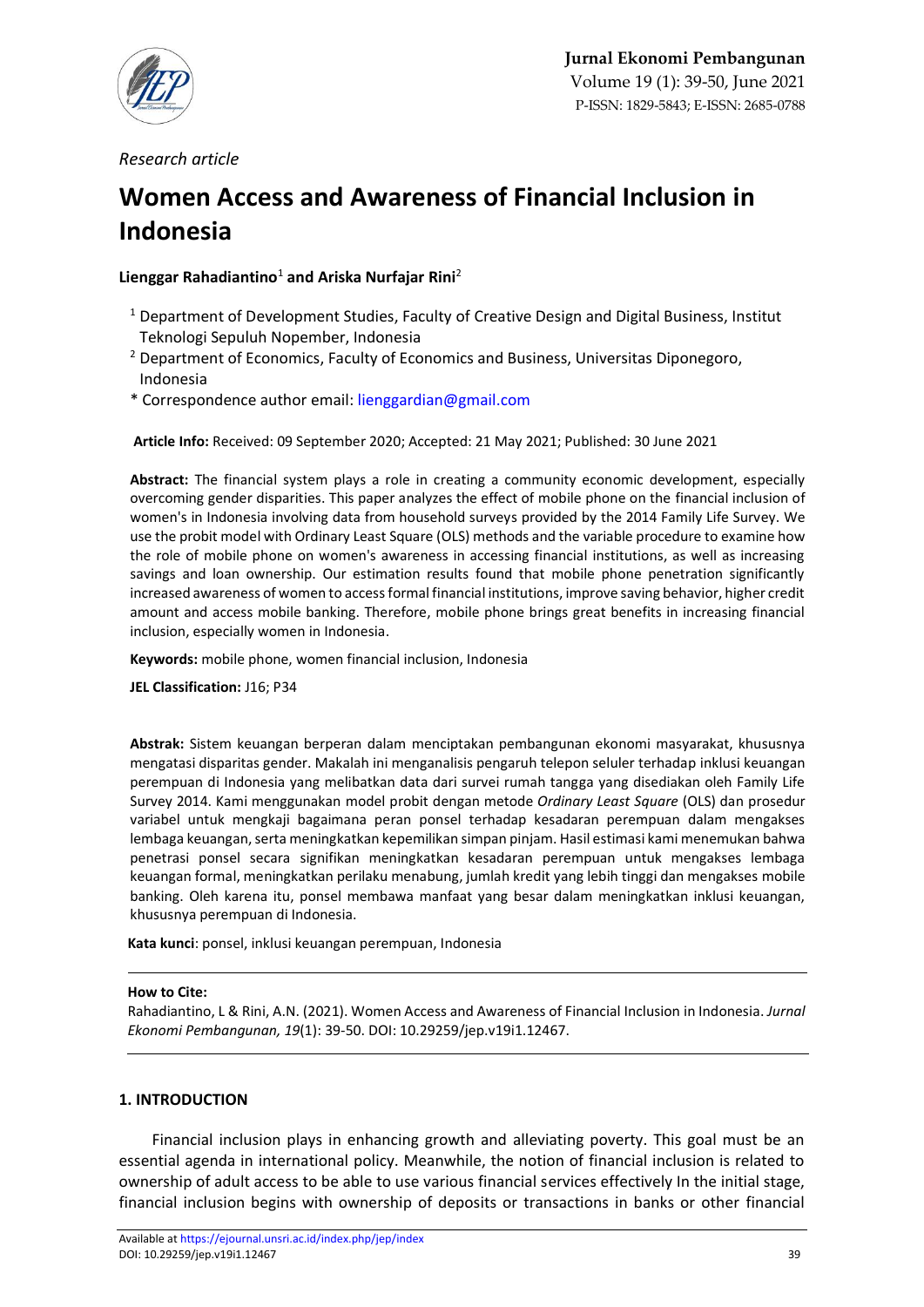institutions that can be used as a tool for making payment transactions and managing money (Setyari, Widanta, & Purbadharmaja, 2018). Besides, financial inclusion also provides easy access to finance from formal financial institutions that can be used as a vehicle for adults to invest in education and business opportunities that would enable people to better manage commercial risks (Demirguc-Kunt, Klapper, Singer, Ansar, & Hess, 2018). Stimulating financial inclusion also encompasses to reduce income inequality, increase growth, and upgrade living standard (Kim, 2016). Giving access and opportunity to payments and savings can protect the economy from crises and boost investment and consumption (World Economic Forum, 2018). Account bank ownership has a capacity to increase growth by fiscal revenues and provides employment opportunities empowers women and health status (Setyari et al., 2018), start and expand business, invest in education, manage risk, and absorb financial shocks (Aker, Boumnijel, McClelland, & Tierney, 2016).

There is extensive attention on financial inclusion and its benefits, recently strategy to stimulate financial inclusion has been the focus on innovation and technology penetration. Products and financial services especially mobile phones are able to create cost-effective to reach low-income consumers, World Economic Forum (2018) helps households to maximize their utilities by increasing per capita expenditure, and reduce asymmetric information in financial service (Abor, Amidu, & Issahaku, 2018).The turning point in the history of telecommunications began in 2002, when the number of mobile phone users surpassed the number of fixed telephone customers on a global scale. According to Global Findex in 2017, mobile phone user in Indonesia reached 77 percent. Meanwhile, only 49 percent of the total sample had a bank account (Demirguc-Kunt et al., 2018). This development creates a gap in cellular money services in providing financial services and payments that can be accessed and reached to the unbanked group (Munyegera & Matsumoto, 2016). The unbanked group is known as poor people who are vulnerable and present a too high lending risk.

Gitaharie, Soelistianingsih, and Djutaharta (2017) mentioned three main groups that categorized as an unbanked group because of discriminated of financial services access. They are the poor, women, and rural population group. Meanwhile, access equality for women toward economic and financial resources are deemed extremely important to accomplish sustainable economic growth and development (United Nations, 2009). Differences in regulations cause women to limit their access to bank accounts (World Bank, 2012). This affects women's public access and freedom to manage their income, and even limits social mobility and interaction in society, especially between genders (Demirgüç-Kunt, Klapper, & Singer, 2013). Meanwhile, gaps in the use of financial services in each region show different things, namely that women are closer to informal financial institutions. However, in terms of access to credit to finance entrepreneurial activities, formal financial institutions tend to provide less financing to women entrepreneurs. They will place a higher burden on women than men (Muravyev, Talavera, & Schäfer, 2009).

Technology through mobile phone equipped with groups that do not have bank accounts, specifically for women. One of them is cellular money designed to offer access to financial services for individuals who do not have bank accounts, especially people in developing countries and lack of infrastructure and banking accessibility (Maurer, 2012 and Yunisvita, 2020). Abor et al. (2018) provided that mobile phone can upgrade access to the female-headed household in financial services. Some evidence presented that women who have a mobile phone will get a positive impact, especially for increasing her income and consumption (Fanta & Kingstone Mutsonziwa, 2016; Suri & Jack, 2016). Women have a vital role in approaching the impacts of owning mobile phone to the household's welfare. Based on intra-household resources allocation concept, women significantly better in household asset management than men (Setyari et al., 2018). Addressing women as a subject in management asset can enhance household expenditure significantly (Pangaribowo, Tsegai, & Sukamdi, 2019).

The financial system contributes for creating economic development in the community. Based on its function, the financial system plays important role in overcoming income inequality and encouraging broad economic growth, especially reducing the gender gap in the poor (Demirgüç-Kunt et al., 2013). This condition will subsequently cause the emergence of barriers that limit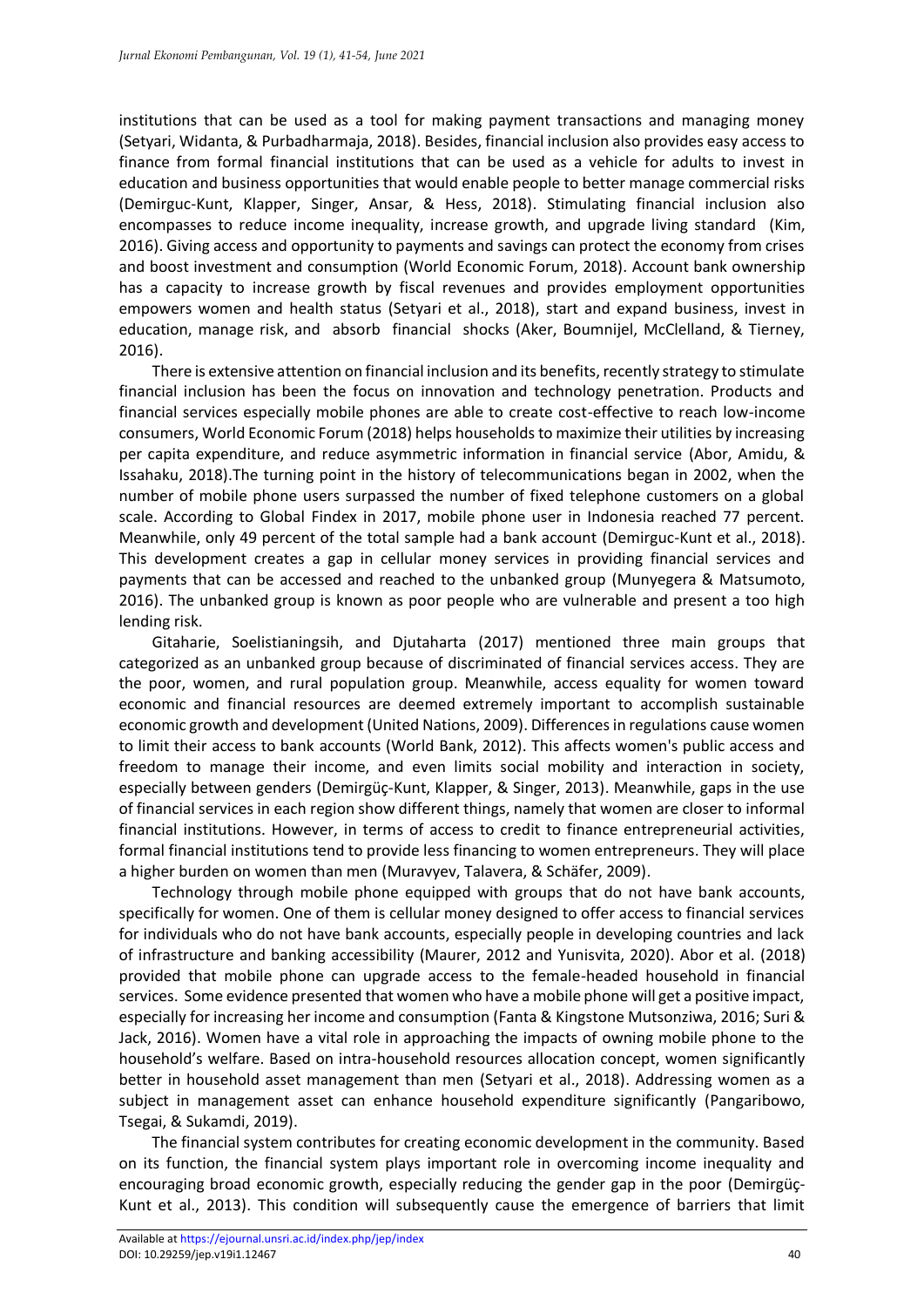financial access between men and women. Provisions on financial services, such as banking, credit unions, and alternative financial services, are also expected to benefit financial performance results (Demirguc-Kunt et al., 2018). Therefore, the emergence of an inclusive financial system allows access to broader financial services without providing obstacles to users. Without an inclusive financial system, poor people must rely on their savings, which are limited to investment in education. Meanwhile, there are concerns that the use of financial services can be an economic burden on households, given that commercial service products often have other higher interest rates. The Pew Charitable Trusts (2017) also mentions the number of borrowers delaying their loans when high-interest rates hinder the ability to pay.

The difference in regulatory treatment causes women to limit themselves to ownership of bank accounts (World Bank, 2012). This regulation affects women's access to public access and freedom in managing their income, even the emergence of restrictions on social mobility and interaction in society, especially between genders (Demirgüç-Kunt et al., 2013). Research on the Paraguayan side of the island is one of the evidence that shows that women understand more about financial institutions when they control more substantial family assets (Fletschner & Mesbah, 2011). While there are still limitations to the literature which states that women have the opportunity to save and make loans in the household. One study in nine Sub-Saharan African countries examining gender disparities in financial services found that the low use of formal financial services for women were caused by differences in gender, education level, income, type of work, and status of head of household (Aterido, Beck, & Iacovone, 2011). Gender disparities in the use of financial services do vary, but this evidence shows that women are indeed closer to informal financial institutions. Even on credit access in financing entrepreneurial activities, formal financial institutions are less likely to provide financing to female entrepreneurs. They will give a higher burden to women than men (Muravyev et al., 2009).

In developing countries, such as Bangladesh, Malawi, India, Pakistan, Ethiopia, Kenya, Tanzania, Uganda, and Zambia report women entrepreneurs face higher and systemic barriers to accessing formal financial services (Demirgüç-Kunt et al., 2013). Although this study found no clear evidence of legal discrimination, there is evidence that banks discriminate against women in the practice of lending money. In Pakistan, almost all female borrowers must have permission from their husbands to access loans, even in some other loan schemes that mention unmarried women are not allowed to obtain credit (Safavian & Haq, 2013). Women may face more significant challenges in accessing formal financial services compared to men. Women entrepreneurs are more likely to choose to enter a less capital intensively industry because of the difficulty of obtaining bank financing (Demirgüç-Kunt et al., 2013). In Indonesia, men are less likely to have loans. The dominance of married women increases the opportunity to borrow money because marriage may share the risk of borrowing between married couples (Sambodo, Sekaringsih, Azzani, & Asyahid, 2017).

Recently, the high commercial needs and access to demand for financial services that have occurred for women encouraging ownership of mobile phone opens up new channels of technology to access formal financial services (Aterido et al., 2011). The use of mobile phone as financial inclusion can facilitate communication and essential business services for the public, mainly formal commercial service providers that provide services in the form of financial transactions. However, according to Demirguc-kunt, A., and Klapper (2012) other factors impede a person to financial services, namely lack of ownership of money, high financial services, physical distance to financial institutions, and lack of confidence in financial institutions. For example, mobile money is designed to offer access to financial services for individuals who do not have a bank account, especially people in developing countries and lack banking infrastructure and accessibility (Maurer, 2012). Thus, through mobile phone women can increase access to financial services (Abor et al., 2018). Some evidence suggests that women who have mobile phone have a positive impact, especially to increase their income, savings and consumption (Fanta & Kingstone Mutsonziwa, 2016). This is due to the concept of household resource allocation, women are significantly better at managing household assets than men (Setyari et al., 2018).

Given that the development of digital financial transactions in Indonesia has made rapid progress, especially in East Asia and Pacific Region. Recorded 49 percent of adults in Indonesia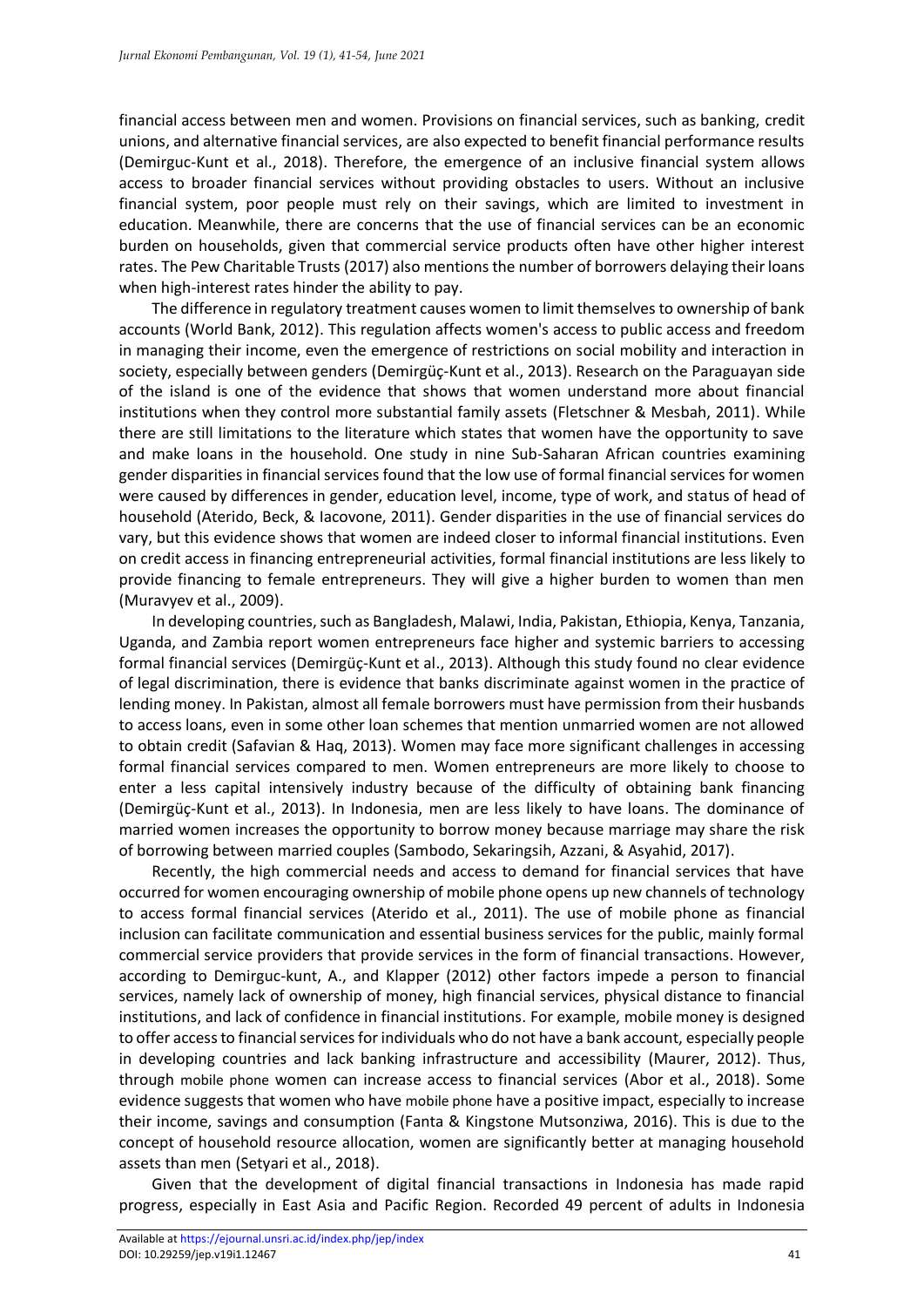already have an account at the Bank. This proportion marks an increase in financial inclusion from 2014, which amounted to 36 percent (World Bank, 2018). This shows an increase in the use of digital technology as a transaction tool, even though there are 60 million adults in Indonesia own mobile phone, they do not have an account with a bank. Meanwhile, Global Findex states that women have a higher tendency to access banking, which is 51 percent than men by 46 percent. Fintechnews Singapore (2018) found that the lack of access and use of financial products is common in lowincome households. The ease of access to digital transactions in economic activities can provide excellent opportunities for payment penetration and other commercial activities. Apart from the various cases, there is increasing evidence that financial services in the community can help create better financial inclusion conditions. Individuals who live in urban area with several banking branches and high economic conditions will tend to use various combinations of banking services provided (Friedline & Kepple, 2017), have bank accounts (Goodstein & Rhine, 2017), and have higher bank loan values (Brown, Cookson, & Heimer, 2019). In contrast, households with low-income levels will allocate their income only for family consumption.

This study attempts to analyze the role of mobile phone usage to women's financial inclusion in Indonesia. We divide financial inclusion into four aspects: savings, credit, awareness of formal and informal institution, and using mobile banking. The first and second aspect reflects that women have access to financial services. The third is to analyze the rate of women's awareness of formal and informal institution, while the last element to attempts whether women more effectively use financial services by using mobile banking. The study further distinguishes women in rural and urban in Indonesia. This approach as a fundamental analysis of the impacts of mobile phone to solve geography issues and its role to lower transaction cost. Second, we explore mobile technology by its functions: as communication and financial activities (mobile banking). Moreover, we also analyze the impact of internet access on women's financial inclusion.

The rest of the paper proceeds as follows. Section II presents literature reviews. Part III offers our data and empirical method. Finally, section IV of this paper sets data, results, and the last section is concluding remarks. This paper employed data from Indonesian Family Life Survey (IFLS) in the last wave (2014). From our preferred specification, result indicate that using mobile phone is associated with a higher amount of women's credit and saving. Women awareness to formal financial institution is associated with internet access. Single women and working women can effectively use financial services by using mobile banking than married and unworking women.

# **2. RESEARCH METHODS**

## *2.1. Data*

This study uses a set of data from Indonesian Family Life Survey (IFLS) wave 5 in survey period 2014. IFLS is an on-going longitudinal survey since 1993. IFLS provides rich set information on individuals, households, and community. Demographic, social economy and characteristics of each level are included in IFLS data. IFLS represents 83 percent of Indonesia's population living in 13 provinces and 262 districts.

In this study, we focus on women's financial inclusion data. The reason we select women as our sample are due to women have limited access to get information than men, particularly women in developing countries (Fletschner & Mesbah, 2011). Because of limited data of mobile phone and internet access in the previous wave, this study uses the last wave of IFLS data set. Regarding various characteristics and information, we get 16,718 women as our sample in this study.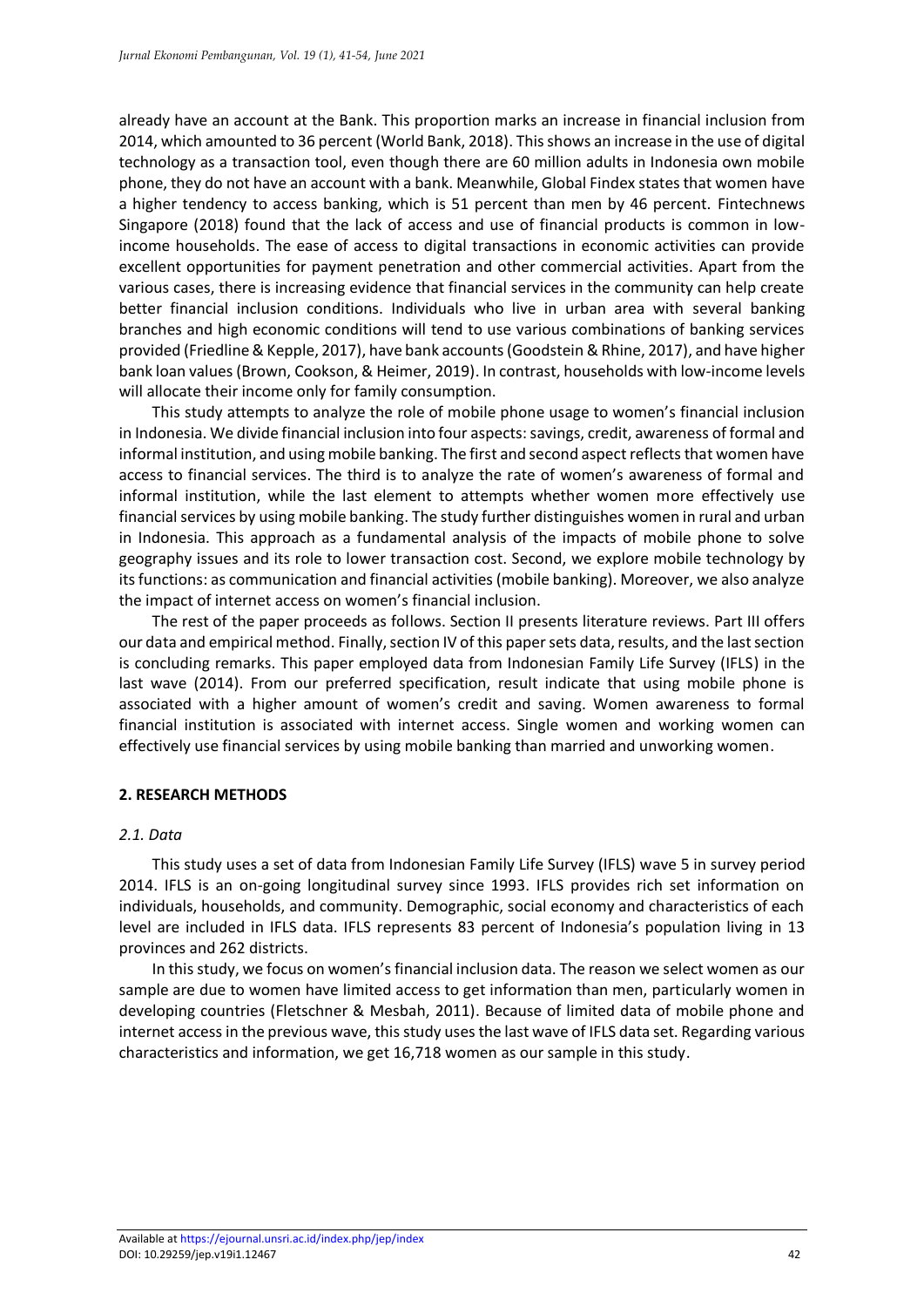| <b>I ANIC 1.</b> VALIANIC DESCRIPTIONS<br>Variable | <b>Definition</b>                                                      |
|----------------------------------------------------|------------------------------------------------------------------------|
| <b>Dependent Variables</b>                         |                                                                        |
| Saving                                             | Logarithm amount of saving                                             |
| <b>Borrowing</b>                                   | Logarithm amount of borrowing                                          |
| <b>Financial institutions</b>                      | Dummy that takes the value of 1 if the respondent answered formal      |
|                                                    | institution where she can borrow money and 0 is otherwise              |
| <b>Mobile Banking</b>                              | Dummy that takes the value of 1 access to financial services by mobile |
|                                                    | banking and 0 otherwise                                                |
| Individual characteristics                         |                                                                        |
| Age                                                | Age of the respondent in years                                         |
| Age <sup>2</sup>                                   | Age in years of the respondent squared                                 |
| Year of Schooling                                  | Years of schooling of the respondent                                   |
| Marital status                                     | Dummy that takes 1 if respondent is married and 0 otherwise            |
| <b>Health status</b>                               | Dummy takes 1 if respondent has a poor health and 0 otherwise          |
| <b>Employment status</b>                           | Dummy that takes the value of 1 if respondent is working and 0         |
|                                                    | otherwise                                                              |
| Internet access                                    | Dummy that takes 1 if respondent access internet and 0 otherwise       |
| Internet source                                    | Dummy that takes 1 if internet source from mobile phone and 0          |
|                                                    | otherwise                                                              |
| Ownership of mobile phone                          | Dummy that takes 1 if respondent has mobile phone and 0 otherwise      |
| Household characteristics                          |                                                                        |
| Household size                                     | The number of household members                                        |
| PCE quintile                                       | Per capita expenditure quintiles of the respondent: Poorest (20%),     |
|                                                    | Second (20%), Third (20%), Fourth (20%) and Richest (20%).             |
| Women Participation in                             | Dummy that takes 1 if respondent is joining the community meeting and  |
| <b>Community Meeting</b>                           | 0 otherwise                                                            |
| Ln Asset                                           | Logarithm total asset of household                                     |
| Community characteristics                          |                                                                        |
| Distance of bank                                   | Distance to nearest Bank Rakyat Indonesia (BRI) (km)                   |
| Residence area                                     | Dummy that takes the value of 1 if the respondent lives in urban area  |
|                                                    | and 0 otherwise.                                                       |

## **Table 1**. Variable Descriptions

**Source**: IFLS (2014)

Probit represents the factors that may drive an individual to use informal financial intermediaries despite owning an account in a formal financial. Formal financial intermediaries use the ownership of a bank account as a proxy for formal financial institution access, that included the individual needs an account (transaction account) for which other financial services can be offered. In this case, we test the number of individual samples for formal financial intermediation using a formal account (account ownership). The proxies allow us to determine whether informal financial intermediaries are complements or substitutes to formal financial intermediation by regressing the dependent informal proxies against the formal financial proxies (Alhassan, Li, Reddy, & Duppati, 2019). The common phenomenon, private lender, such us moneylenders and pawnbroker have been dominated financial public activity in the most community in Indonesia. Meanwhile, financial inclusion can promote by mobile banking that have been documented to empower woman, mitigate income-inequality, and enhance business opportunities (Asongu, 2018a).

# *2.2. The Model Specification*

To determine how Indonesian women's financial inclusion, we consider four models based on these dependent variables i.e. (1) women's amount of saving, deposit and stocks; (2) women's amount of credit; (3) women's awareness of formal and informal financial institution; and (4) using mobile banking. The first and second result reflect that women have access to financial services. The next result is to analyze the rate of women's awareness of formal and informal institution, while the last model to attempt whether women can effectively use financial services by using mobile banking. To estimate the first and second model, we use Ordinary Least Square (OLS). Meanwhile, the last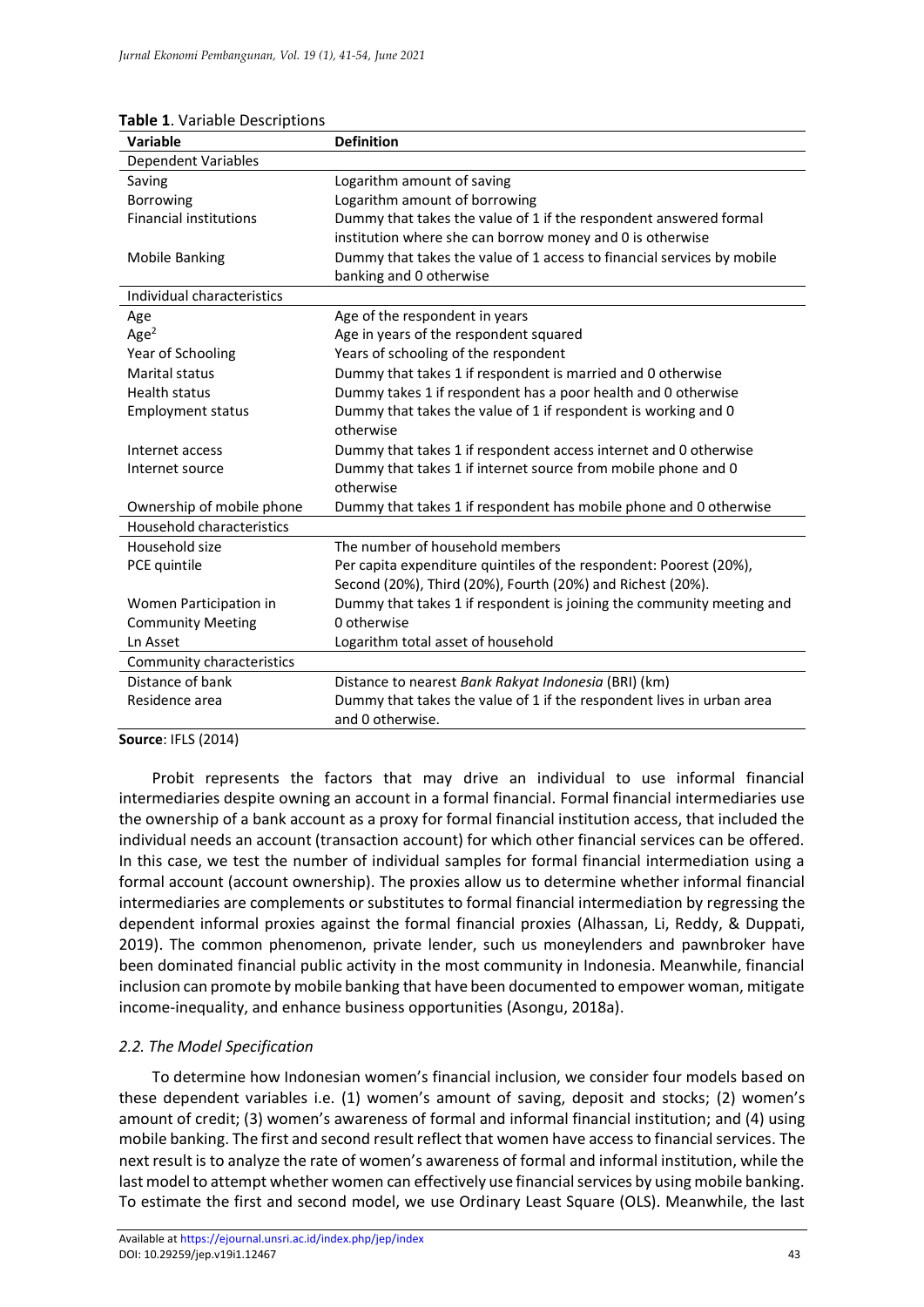two models we employed Probit procedure. For that reason, we conduct the main equation below:

$$
Y_{ij} = \beta_0 + \beta_1 F_{ij} + \beta_2 D_{ij} + \beta_3 H_{ij} + \beta_3 C_{ij} + \varepsilon_{ij}
$$
 (1)

$$
P(Y = 1|X)_{ij} = G(\beta_0 + \beta_1 F_{ij} + \beta_2 D_{ij} + \beta_3 H_{ij} + \beta_3 C_{ij} + \varepsilon_{ij}
$$
\n(2)

Where:  $Y_{ii}$  is dependent variables that we have declared before. We proxied awareness of formal and informal credit institution with dummy of women mentioning types of places where they can borrow money. Labeled 1 if women mention formal institution, and 0 if women mention informal institution. For the last model, mobile penetration is proxy by using mobile banking. Labeled 1 if women using mobile banking and 0 if women do not use mobile banking.

To estimate dependent variables, we controlled data from individuals, households, and community characteristics.  $F_{ij}$  is the technology variable penetration vector. In this study we consider owning of mobile phone and internet access.  $D_{ij}$  is a vector of demographic characteristics (age, education level, marital status, employment status, health status, and women's participation in community meetings).  $H_{ij}$  is a vector of household characteristics (per capita expenditure, household size, and total household assets). Meanwhile,  $C_{ij}$  is a vector of community level characteristics that proxied by resident area, and distance between community and financial institution. We involve Bank Rakyat Indonesia (BRI) as a formal financial institution by considering a wider market location and can reach most areas in Indonesia.

#### **4. RESULTS AND DISCUSSION**

#### *4.1. Descriptive Analysis*

Reports summary statistics for 16,718 individuals in the survey present in Table 2, compared to all of Indonesia population. Due to this study analyzes only women in Indonesia, more than half attrition occurred. The average age of women are 39 years old. Most of them are saving with the average is IDR.15,600,000. Meanwhile, the average amount of credit by women are IDR.7,622,495.

| Variable                                 | Observation | mean   | Std. dev | Min   | Max    |
|------------------------------------------|-------------|--------|----------|-------|--------|
|                                          |             |        |          |       |        |
| Amount of saving (ln)                    | 4,397       | 14.870 | 1.886    | 8.517 | 20.723 |
| Amount of Credit (In)                    | 4,579       | 15.327 | 1.564    | 9.903 | 20.723 |
| Answering Formal Institution             | 16,718      | 0.625  | 0.483    | 0     | 1      |
| <b>Using Mobile Banking</b>              | 16,718      | 0.251  | 0.434    | 0     |        |
| Marital status                           | 16,718      | 0.707  | 0.454    | 0     | 1      |
| Age                                      | 16,718      | 38     | 16.343   | 14    | 103    |
| Year of Schooling                        | 16,718      | 8.261  | 4.550    | 0     | 22     |
| Poor Health                              | 16,718      | 0.247  | 0.431    | 0     | 1      |
| <b>Employment status</b>                 | 16,718      | 0.401  | 0.490    | 0     |        |
| Residence area                           | 16,718      | 0.586  | 0.492    | 0     |        |
| Ownership of mobile phone                | 16,717      | 0.641  | 0.479    | 0     |        |
| <b>Internet Access</b>                   | 16,718      | 0.294  | 0.455    | 0     | 1      |
| Source of Internet Access                | 16,718      | 0.261  | 0.439    | 0     | 1      |
| Household size                           | 16,718      | 4.212  | 1.885    | 1     | 16     |
| <b>PCE Quintile</b>                      | 16,717      | 1.976  | 1.429    | 0     | 4      |
| Total Asset (ln)                         | 16,634      | 17.883 | 1.697    | 9.210 | 21.950 |
| Women Participation in Community Meeting | 16,718      | 0.117  | 0.322    | 0     | 1      |

**Table 2**. Descriptive Statistics

**Source:** Authors' calculations based on IFLS data (2014)

This study is also regarding the ownership of the mobile phone, average of the sample has mobile phone, whether to use communication or financial activities, particularly mobile banking. Another characteristic of the sample that we want to emphasize is employment status. Average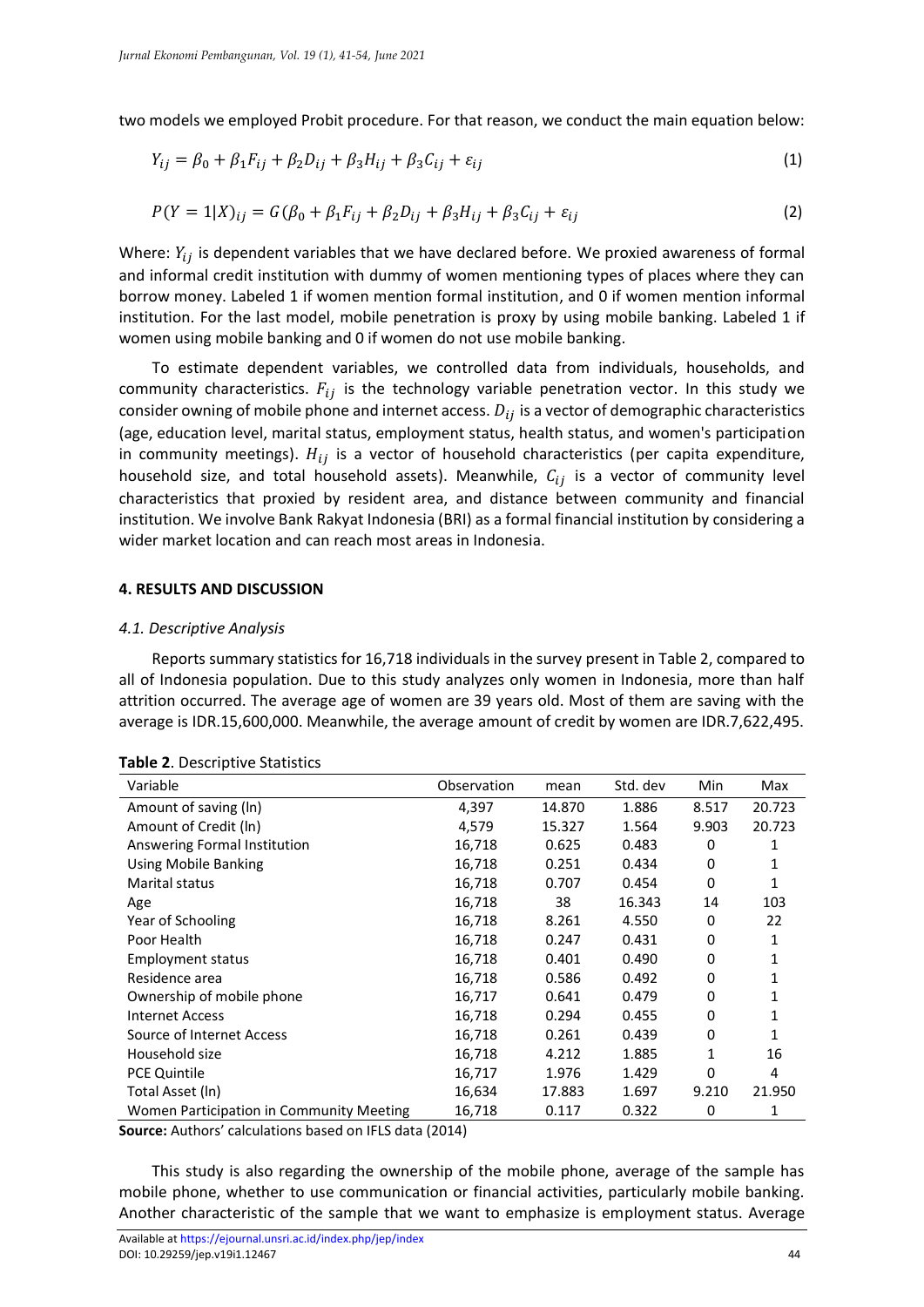women are not working. IFLS wave five classified unemployment into six categories; job searching, attending school, housekeeping, retired, sick, and other. The majority of the sample is housekeeping. The average years of schooling are 8.2 years. Moreover, the average of the sample is completed elementary school and stop education in the second grade of junior high school. This section may be divided by subheadings. It should provide a concise and precise description of the experimental results, their interpretation as well as the experimental conclusions that can be drawn.

Based on marital status, the distribution respondents with an informal credit informed are concentrated with separated marriage. Respondents with right information about formal credit are focused on the working age group (25–55 years old): it represents 65.2 percent. Otherwise, respondents with answer informal credit institutions are concentrated in the elderly group. Mobile phone ownership is concentrated to mention formal credit institutions than respondents without a mobile phone. Respondents without mobile phone answer informal institution are 43.3 percent. The percentage of respondents with a formal credit answer living in an urban area is not significantly different from the answers of respondents who live in the rural area. In this study, respondents dominated living in 20 percent poorest group. The group dominates respondents who answered informal financial institutions. From the above descriptive analysis, the respondent's age, education level, residence area, income groups, employment status, and mobile phone ownership seem to be important determinants of financial inclusion among women in Indonesia. We will conduct further analysis later by way of econometric regressions.

# *4.2. Empirical Analysis*

Table 3 presents the results of this study. Column (1) shows the estimation results of the independent variable on the total savings of women. At the expected signs, mobile phone is increasing the chances of access to savings. Owning a mobile phone helps women to access information on saving. Age and saving amount are linearly related, implying that increasing age increases saving. This is similar to the study of Abor et al., (2018) stated that mobile phone can increase women's access to financial services. Where, women who mobile phone can increase their income, saving and consumption (Fanta & Kingstone Mutsonziwa, 2016; Suri & Jack, 2016). Meanwhile, a mature age will provide greater opportunities to access financial services, especially saving, deposit or stocks. On the other hand, the age squared has a negative impact on saving. At a certain age, women will reduce their saving, although the impact is not significant. Per capita expenditure and assets are important predictors of women's saving. This occurs because women are significantly better at managing household assets than men (Setyari et al., 2018).

Women have significantly more opportunities to increase their saving as their well-being increases. Women have a major influence in increasing income, saving and household consumption, especially those who have access to technology (Fanta & Kingstone Mutsonziwa, 2016). This is addressing women as a subject in management asset can enhance household expenditure significantly (Pangaribowo et al., 2019). The difference in regulatory treatment causes women to limit public access and freedom in managing their income, even the emergence of restrictions on social interaction and limit the opportunity to save and make loans in the household (Aterido et al., 2011; Demirgüç-Kunt et al., 2013). Meanwhile, women understand more about financial institutions when they control more substantial family assets (Fletschner & Mesbah, 2011).

Education has proven to be an important predictor of women's saving. Saving increase with increasing years of schooling. Educated women are better to manage their assets and finances than women who are less educated. This is similar to (Pangaribowo et al., 2019). In terms of household size, the level of saving for women increases with the increase in the number of household members. This finding differs from previous research which states that women have high barriers to accessing formal financial services (Demirgüç-Kunt et al., 2013), since female borrowers must have permission from their husbands to access financial services (Safavian & Haq, 2013). However, through new technology services, women are aware that the ease of access to digital transactions can provide opportunities in economic activities to support household welfare. Mobile phone users can open new channels to access formal financial services in the form of financial transactions, including making loans and saving money (Aterido et al., 2011).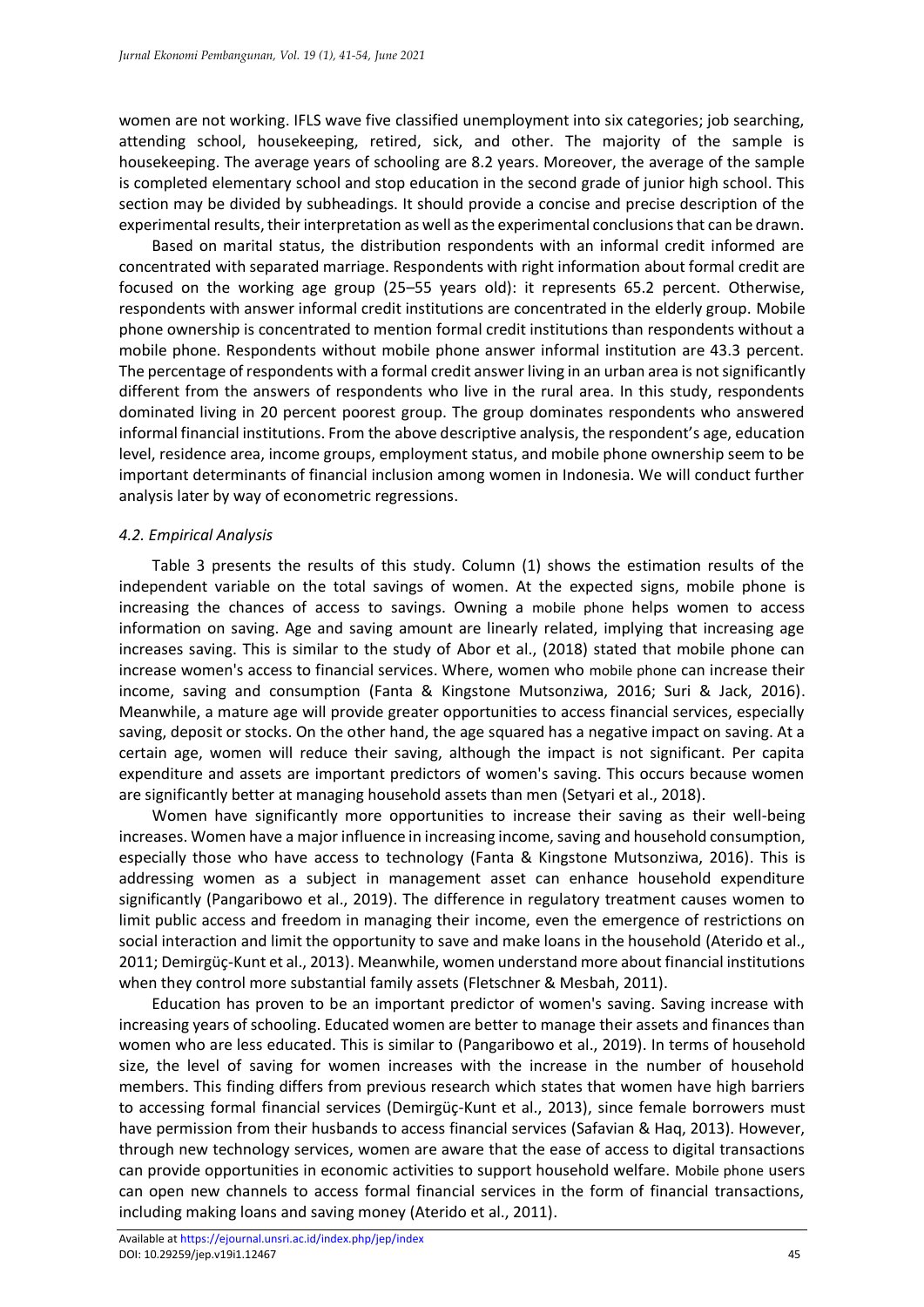|                              |            | <b>OLS Model</b>    |              | Probit Model |                |       |  |
|------------------------------|------------|---------------------|--------------|--------------|----------------|-------|--|
|                              | (1)        | (2)                 | (4)<br>(3)   |              |                |       |  |
|                              |            |                     | Awareness of |              |                |       |  |
| Variables                    |            |                     | Formal and   |              |                |       |  |
|                              | Amount     | Amount of           | Informal     | dy/dx        | Mobile         | dy/dx |  |
|                              | of Saving  | Credit              | Borrowing    |              | <b>Banking</b> |       |  |
|                              |            |                     | Institution  |              |                |       |  |
|                              | 0.091      | $0.799***$          |              |              | $-0.116**$     | 0.004 |  |
| Answering formal institution | (0.056)    | (0.410)             |              |              | (0.055)        |       |  |
|                              | $0.123*$   | $0.108**$           | $-0.012$     | $-0.004$     |                |       |  |
| Having mobile phone          | (0.073)    | (0.052)             | (0.027)      |              |                |       |  |
|                              | 0.143      | 0.062               | $-0.115*$    | $-0.043$     |                |       |  |
| Using mobile banking         |            |                     |              |              |                |       |  |
|                              | (0.143)    | (0.106)             | (0.065)      |              |                |       |  |
| Internet access              | 0.017      | 0.101               | 0.050        | 0.019        | 1.805***       | 0.022 |  |
|                              | (0.136)    | (0.105)             | (0.066)      |              | (0.101)        |       |  |
| Internet sources             | $-0.023$   | $-0.067$            | 0.047        | 0.017        | $2.063***$     | 0.027 |  |
|                              | (0.156)    | (0.121)             | (0.075)      |              | (0.066)        |       |  |
| Marital status               | $-0.075$   | $0.238***$          | $0.155***$   | 0.058        | $-0.374***$    | 0.006 |  |
|                              | (0.065)    | (0.057)             | (0.026)      |              | (0.065)        |       |  |
| Age                          | $0.020**$  | 0.006               | $-0.003$     | $-0.001$     | $-0.010$       | 0.001 |  |
|                              | (0.009)    | (0.007)             | (0.003)      |              | (0.014)        |       |  |
| Age <sup>2</sup>             | $-0.000$   | 0.000               | 0.000        | 0.000        | 0.000          | 0.000 |  |
|                              | (0.000)    | (0.000)             | (0.000)      |              | (0.000)        |       |  |
| <b>Employment status</b>     | $-0.037$   | 0.046               | $0.057**$    | 0.021        | $0.147***$     | 0.004 |  |
|                              | (0.050)    | (0.040)             | (0.021)      |              | (0.055)        |       |  |
|                              | $0.352***$ | $0.250***$          | $0.038***$   | 0.014        | $0.127***$     | 0.002 |  |
| PCE quintile                 | (0.022)    | (0.016)             | (0.008)      |              | (0.023)        |       |  |
|                              | $0.355***$ | $0.198***$          | $0.124***$   | 0.046        | $0.074***$     | 0.001 |  |
| Ln asset                     | (0.017)    | (0.014)             | (0.006)      |              | (0.016)        |       |  |
|                              | $-0.034$   | $-0.054$            | $-0.062**$   | $-0.023$     | $-0.008$       | 0.004 |  |
| Poor health                  | (0.061)    | (0.046)             | (0.023)      |              | (0.063)        |       |  |
| Year of schooling            | $0.067***$ | $0.052***$          | $0.038***$   | 0.014        | $0.049***$     | 0.001 |  |
|                              | (0.007)    | (0.006)             | (0.003)      |              | (0.009)        |       |  |
|                              | $0.081***$ | $0.105***$          | $-0.008$     | $-0.003$     | 0.011          | 0.001 |  |
| Household size               | (0.016)    | (0.011)             | (0.006)      |              | (0.015)        |       |  |
|                              | $-0.013$   | $-0.150**$          | $-0.154***$  | $-0.057$     | $0.176***$     | 0.004 |  |
| Residence area (urban)       | (0.056)    | (0.044)             | (0.022)      |              | (0.059)        |       |  |
|                              | 0.011      | $-0.011**$          | $-0.018***$  | $-0.006$     | $-0.009$       | 0.001 |  |
| <b>BRI</b> distance          | (0.007)    | (0.004)             | (0.002)      |              | (0.008)        |       |  |
| Women participation in       | $-0.084$   | $-0.011**$          | $0.141***$   | 0.051        | $-0.019$       | 0.005 |  |
|                              | (0.068)    |                     |              |              |                |       |  |
| community meeting            |            | (0.004)<br>9.355*** | (0.033)      |              | (0.073)        |       |  |
| cons                         | $5.671***$ |                     | $-2.207***$  |              | $-4.218$       |       |  |
|                              | 0.305      | 0.261               | 0.124        |              | 0.318          |       |  |
| $R^2$                        | 0.294      | 0.290               | 0.052        |              | 0.836          |       |  |
| Wald Chi Square              |            |                     | 1080.03      |              | 3480.83        |       |  |
| Prob. > F                    | 0.000      | 0.000               |              |              |                |       |  |
| Prob. > Chi square           |            |                     | 0.000        |              | 0.000          |       |  |
| Number of observations       | 4,386      | 4,571               | 16,632       |              | 16,632         |       |  |

# **Table 3.** Regression Analysis Saving, Borrowing, and Financial Inclusion

Note: Based on IFLS data (2014) \* p < 0.10, \*\* p < 0.05, \*\*\* p < 0.01. Standard errors are in parentheses. All standard errors were adjusted for within cluster.

In column (2) reports women's amount of credit estimation. The coefficient for having a mobile phone is positive and significant, implying that women have a higher amount of credit. Women have a higher opportunity to access information about the type of loan through their mobile phone. Mostly, mobile phone and internet access have consistent signs that affect women's credit. For the most part, mobile phone and internet access have consistent alerts affecting women's credit. This is cause the ease of access to digital transactions in economic activities, thus providing good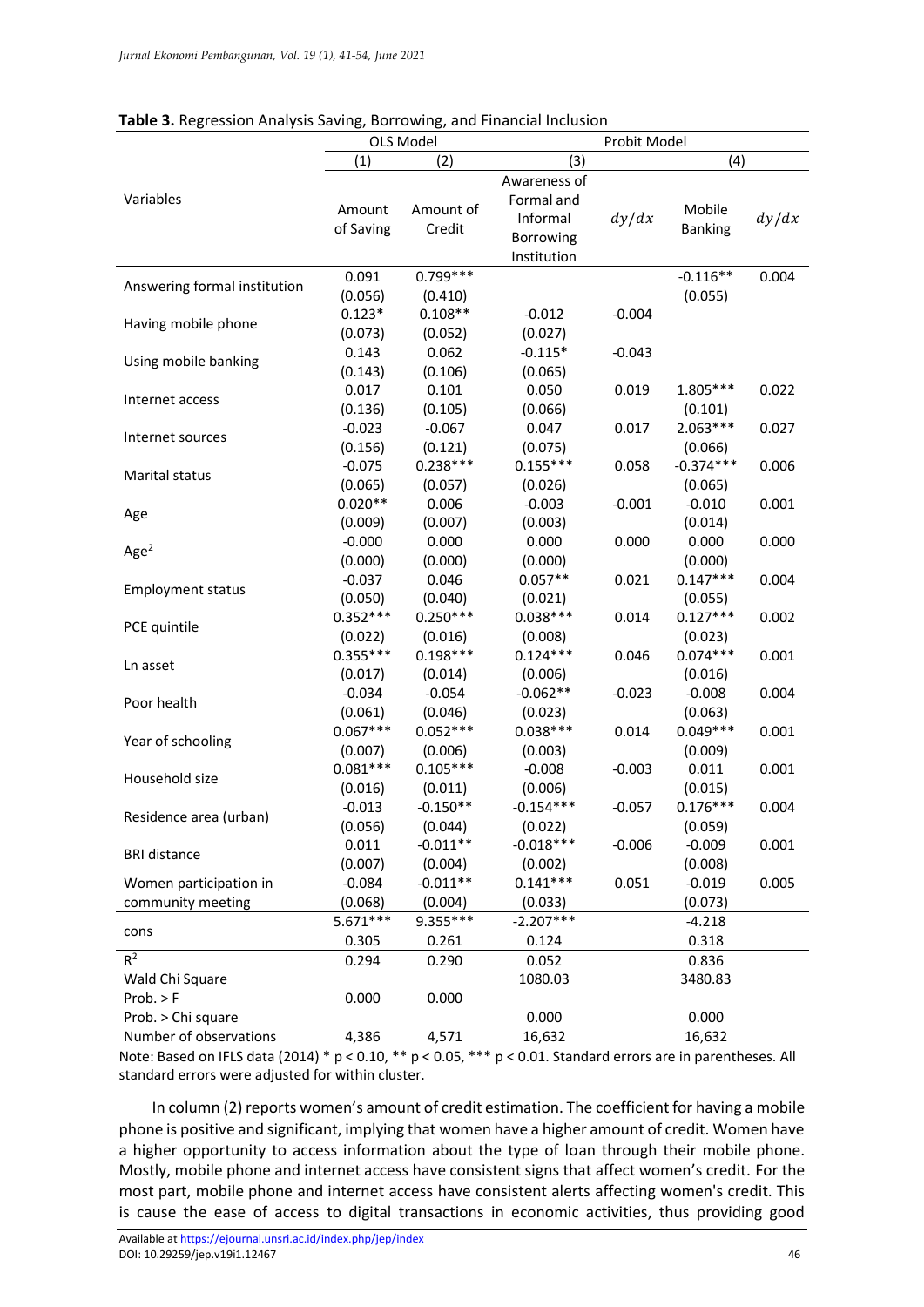opportunities for penetration of payments and financial commercial activities (Fintechnews Singapore, 2018). Therefore, women who have mobile phone have a positive impact in accessing financial services (Abor et al., 2018).

Among the categories for marital status, we find that being single is related to a lower women's credit. Furthermore, it is confirmed with the impact of the household size that single women have lower needs than married women since women with the higher household member much aware of household welfare. This is of great theoretical and practical importance that women living in rural area significantly have a higher amount of credit. This result is similar to Setyari et al. (2018), that credit, especially microcredit, has an important impact on rural household compared to the urban household. Women in the rural area have a higher chance to access credit in spite of borrowing from formal or informal financial institutions.

As we declared before, the financial institution has a role in women's borrowing. In this case, we choose BRI as a proxy formal financial institution since BRI most available in communities in Indonesia. BRI distance is a strong predictor of women's access to credit, because closer distance to BRI encourages women who have higher amounts of credit. Furthermore, the relationship between welfare quantiles and proximity to BRI also has a significant relationship. It means that rich people who live close to BRI may have more saving than other people (Sambodo et al., 2017). Another impressive result was that women who participated in community meetings had lower loan amounts. Sambodo et al., (2017) also mention that job status tends to have free time to interact with the community, so that it will affect the amount of loans they have because of the lack of information obtained from the community.

In Table 3, the possibility of women responding to formal financial institutions is caused by several factors. We found that owning a mobile phone has been shown to reduce the level of awareness of the use of mobile banking. This is because the use of mobile banking requires additional expenses for internet costs, thereby reducing the amount of expenditure for household consumption. This condition is in line with Pangaribowo et al., (2019), women are responsible for household expenses, so that it will reduce other expenses to maximize family consumption. Meanwhile, marital status, education level, and work status have a positive effect on women's preferences for responding to formal financial institutions. Women with higher education and employment status have better experience and information about financial institutions. Many of them will respond to formal financial institutions which give them an advantage over informal financial institutions. In line with Sambodo et al., (2017), higher education levels and types of work can play a role in society and be more involved in formal financial institutions. The correlation between education and employment status makes it easier for people to get loans. Sambodo et al., (2017) added that marital status can increase a person's chance to borrow, because by getting married maybe the borrower will share the risk with his partner.

Level of welfare proxy by total asset and per capita expenditure also influence a person's decision to answer formal financial institutions. Based on the estimation of probit regression, it is stated that the high level of household welfare would likely to access formal financial institutions rather than informal institution. This research is parallel with Fletschner and Mesbah (2011), that women more understand about formal financial institutions when they control more family assets.

As an expected outcome, healthy women are more aware of formal lending institutions than unhealthy women. Healthy women have a greater chance of accessing information from formal lending institutions. In contrast to the effect on the amount of credit, women's participation in community deliberations has a positive impact on the awareness of formal lending institutions. Women benefit socially from information and networks. However, Sui and Niu (2018) state that the impact of Health needs to be interpreted carefully because the measure of Health status is selfreported, even though Health status has a positive effect on account ownership in a bank.

The use of mobile banking is one of the innovations in financial services to encourage financial inclusion in the world. Column (4) shows the factors of women using mobile banking. According to the World Index's Global Index database 2018, most adults use mobile phone for accessing financial services, such as transfer and receive money. Internet access and internet source are requirements to women for accessing mobile banking. The likelihood of women who have internet access from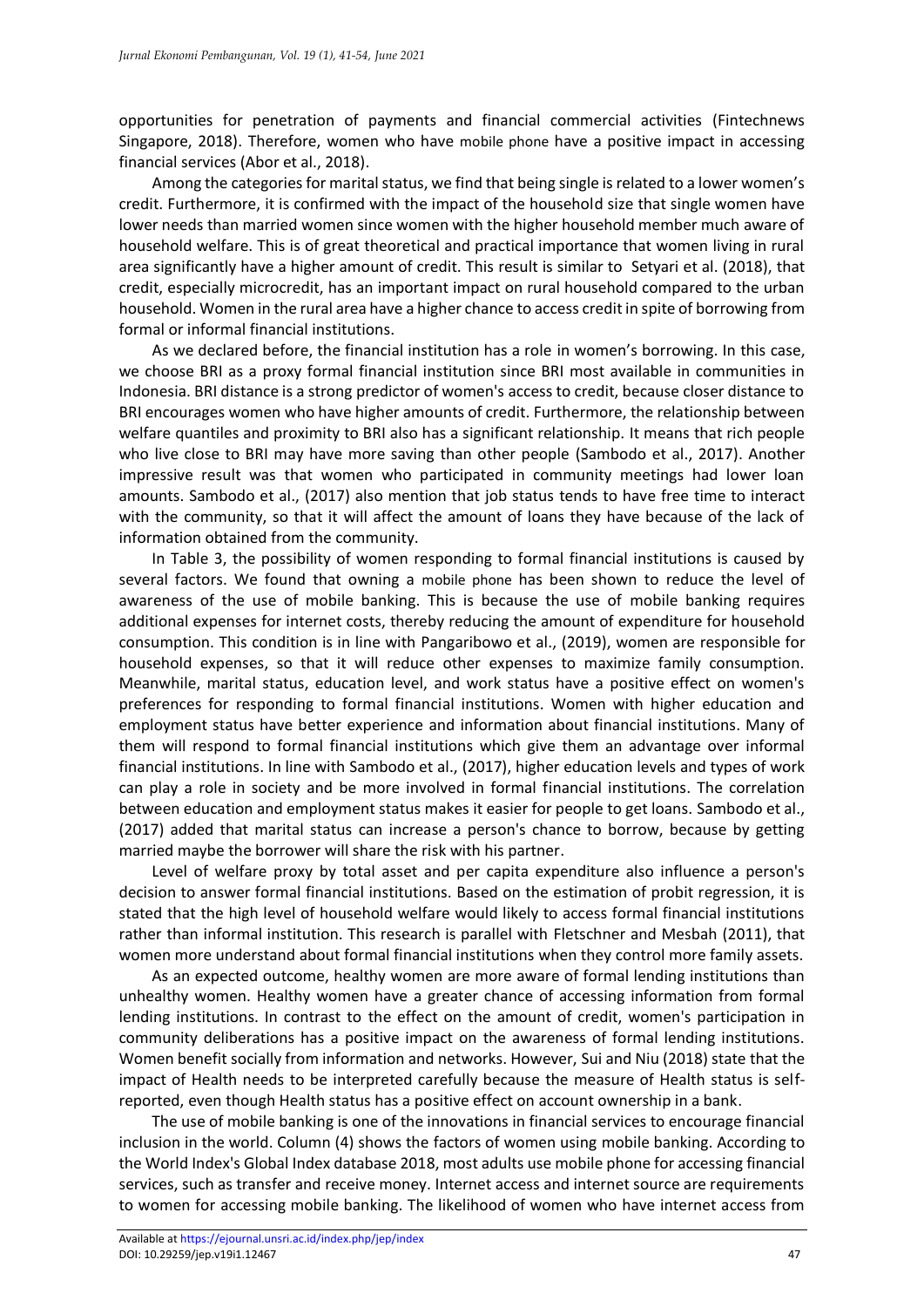mobile phone is double for using mobile banking than women who get internet access from other sources.

Unmarried women are more likely to access mobile banking than married women. Unmarried women have a tendency to make decisions on their own without consulting others, they are considered to have higher opportunities and remove barriers to access new technologies (Simonsson & Walin, 2015). Unmarried women have the maximum decision-making ability and are easier to access financial services. They have unlimited time to access financial services in conventional ways, such as making online payments or ATMs. The ability to transact through mobile banking can reduce control from others, for instance a person can pay bills and make transactions, even the ability to invest or save more than before.

The result shows that urban area has positive impact to mobile banking user. Mobile phone user who function it to financial services concentrated in urban area. It is evident that the coverage of mobile networks in rural areas is much lower than in urban area. Developing infrastructure is needed to reach equality of financial inclusion progress. The positive coefficient of welfare households is higher for mobile banking use (Asongu, 2018b). This condition implies that poor households cannot buy mobile phone due to limited purchasing power (Abor et al., 2018).

## **5. CONCLUSIONS**

This study provides more depth results than the impact of mobile phone penetration on financial inclusion among women. The results show that mobile phone have a significant effect on the amount of savings and credits owned. Meanwhile, the ownership of mobile phone also influences the increasing women awareness in accessing formal financial institutions and using mobile banking as a financial transaction tool. This finding further strengthens the evidence that the development of technology as a means of economic development plays a role in increasing financial inclusion in Indonesia. Our findings also found that the success of financial inclusion was more developed in rural areas than in urban areas, both to women's credit and women's awareness of formal financial institutions. This finding is promising and should be explored in future studies.

Variable women participation in local community has different impact to women's credit and women's awareness of formal and informal financial institution. Since we know that social capital has varies effects to women's behavior, particularly in financial activities. It depends on social benefit that women get from social activities. However, further investigations should be needed in future studies. In line with the sustainable development goals of poverty alleviation and food security, the role of mobile phone can encourage economic development through women's financial inclusion. Our results are evident that mobile phone have potential benefits to financial inclusion in Indonesia; giving information, reducing transaction costs, increasing access to financial activities, and being able to issue women from unbanked groups. Furthermore, successful mobile banking solving geography issue and decreasing transaction costs among single and working women.

We recommend efforts to ensure that the majority of those currently in the category of financial intermediaries involved in the financial system with special access to mobile money. Regulatory mechanisms need to reflect the different roles, forms, and structures of formal and informal financial intermediaries. The regulatory framework should be context and situation-based. Policies affecting how financial intermediation should be regulated and need to be expanded to include the informal sector. To future research, our study is encouraging to analyze the discrimination among unbanked groups and should be validated by comparing samples with the control group. Researchers need to ascertain the individual characteristics and the individual variables that determine various statistical results.

## **REFERENCES**

Abor, J. Y., Amidu, M., & Issahaku, H. (2018). Mobile Telephony, Financial Inclusion and Inclusive Growth. *Journal of African Business*, *19*(3), 430–453. https://doi.org/10.1080/15228916.2017.1419332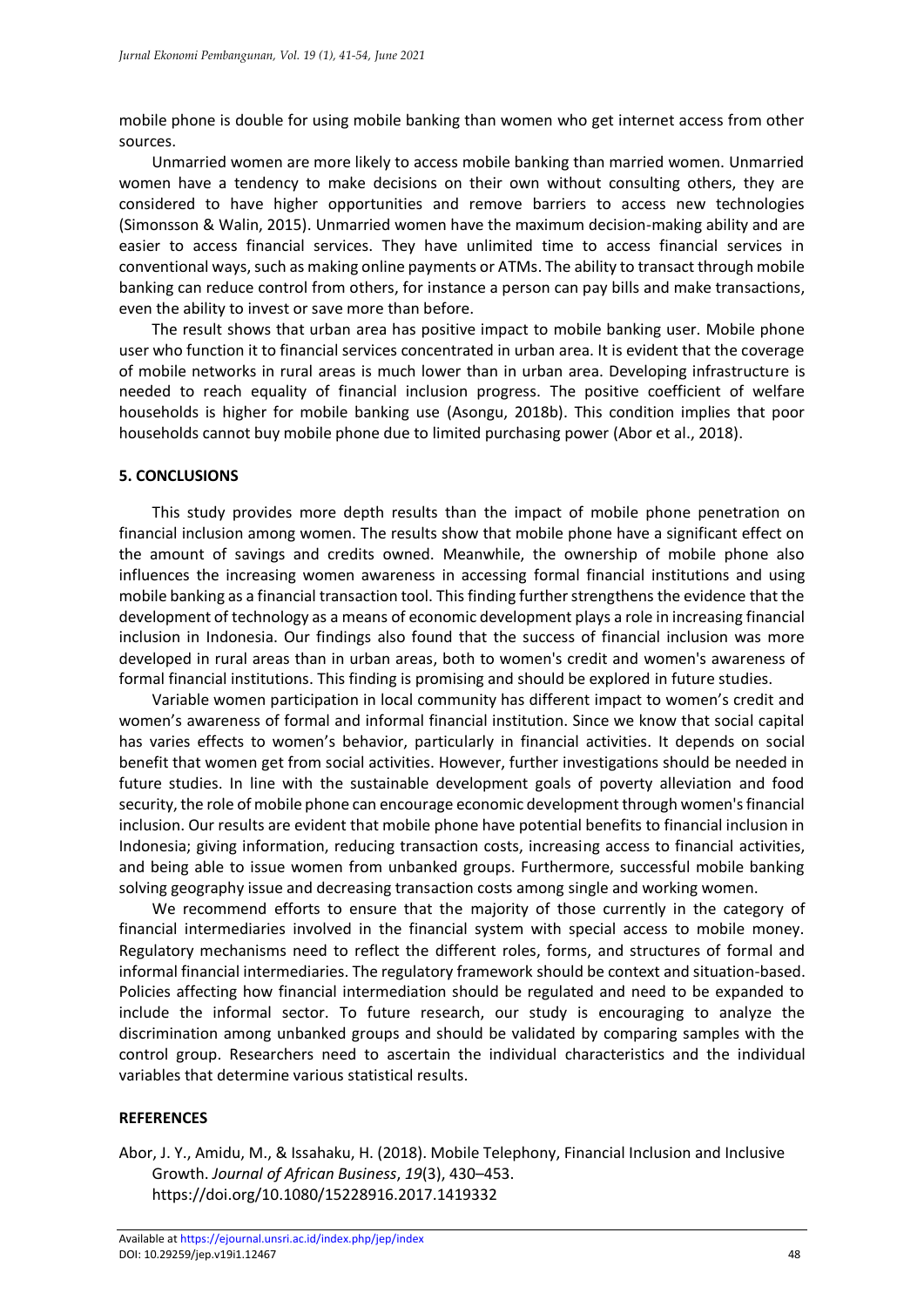- Aker, J. C., Boumnijel, R., McClelland, A., & Tierney, N. (2016). Payment Mechanisms and Antipoverty Programs: Evidence from a Mobile Money Cash Transfer Experiment in Niger. *Economic Development and Cultural Change*, *65*(1). 1-37 https://doi.org/10.1086/687578
- Alhassan, A., Li, L., Reddy, K., & Duppati, G. (2019). The Impact of Formal Financial Inclusion on Informal Financial Intermediation and Cash Preference: Evidence from Africa. *Applied Economics*, *51*(42), 4597–4614. https://doi.org/10.1080/00036846.2019.1593316
- Asongu, S. A. (2018a). Conditional Determinants of Mobile Phones Penetration and Mobile Banking in Sub-Saharan Africa. *SSRN Electronic Journal*, *9*(1), 81–135. https://doi.org/10.2139/ssrn.2677296
- Asongu, S. A. (2018b). Conditional Determinants of Mobile Phones Penetration and Mobile Banking in Sub-Saharan Africa. *Journal of the Knowledge Economy*, *9*(1), 81–135. https://doi.org/10.1108/IJSE-11-2012-0228
- Aterido, R., Beck, T., & Iacovone, L. (2011). Gender and Finance in Sub-Saharan Africa Are Women Disadvantaged? In *Policy Research Working Paper No. 5571*. https://doi.org/10.1596/1813- 9450-5571
- Brown, J. R., Cookson, J. A., & Heimer, R. Z. (2019). Growing Up Without Finance. *Journal of Financial Economics*, *134*(3), 591–616. https://doi.org/10.1016/j.jfineco.2019.05.006
- Demirguc-kunt, A., and Klapper, L. (2012). "'Measuring Financial Inclusion. The Global Findex Database.'" *World Bank Policy Research Working Paper No. 6025*. https://doi.org/10.1596/978-0-8213-9509-7
- Demirgüç-Kunt, A., Klapper, L., & Singer, D. (2013). Financial Inclusion and Legal Discrimination Against Women: Evidence from Developing Countries. In *Policy Research Working Paper Series 6416*. https://doi.org/10.1596/1813-9450-6416
- Demirguc-Kunt, A., Klapper, L., Singer, D., Ansar, S., & Hess, J. (2018). The Global Findex Database 2017: Measuring Financial Inclusion and the Fintech Revolution. In *The Global Findex Database 2017: Measuring Financial Inclusion and the Fintech Revolution*. https://doi.org/10.1596/978-1-4648-1259-0
- Fanta, A. B., & Kingstone Mutsonziwa. (2016). Gender and Financial Inclusion: Analysis of Financial Inclusion of Women in the SADC Region. *Policy Research Paper No. 01/2016*, *1*, 1–37. https://doi.org/10.13140/RG.2.1.1390.3605
- Fintechnews Singapore. (2018). World Bank Global Findex : Indonesia Leads in Financial Inclusion Progress. Retrieved from World Bank Group The Global Findex Database website: https://fintechnews.sg/19095/indonesia/world-bank-global-findex-financial-inclusionunbanked/
- Fletschner, D., & Mesbah, D. (2011). Gender Disparity in Access to Information: Do Spouses Share What They kKnow? *World Development*, *39*(8), 1422–1433. https://doi.org/10.1016/j.worlddev.2010.12.014
- Friedline, T., & Kepple, N. (2017). Does Community Access to Alternative Financial Services Relate to Individuals' Use of These Services? Beyond Individual Explanations. *Journal of Consumer Policy*, *40*(1), 51–79. https://doi.org/10.1007/s10603-016-9331-y
- Gitaharie, B. Y., Soelistianingsih, L., & Djutaharta, T. (2017). Financial Inclusion: Household Access to Credit in Indonesia. *Competition and Cooperation in Economics and Business*, *4*(1). https://doi.org/10.1201/9781315225227-35
- Goodstein, R. M., & Rhine, S. L. W. (2017). The Effects of Bank and Nonbank Provider Locations on Household Use of Financial Transaction Services. *Journal of Banking and Finance*, *78* (May)*,*  91-107. https://doi.org/10.1016/j.jbankfin.2017.01.016
- Kim, J. H. (2016). A Study on the Effect of Financial Inclusion on the Relationship Between Income Inequality and Economic Growth. *Emerging Markets Finance and Trade*, *52*(2), 498–512. https://doi.org/10.1080/1540496X.2016.1110467